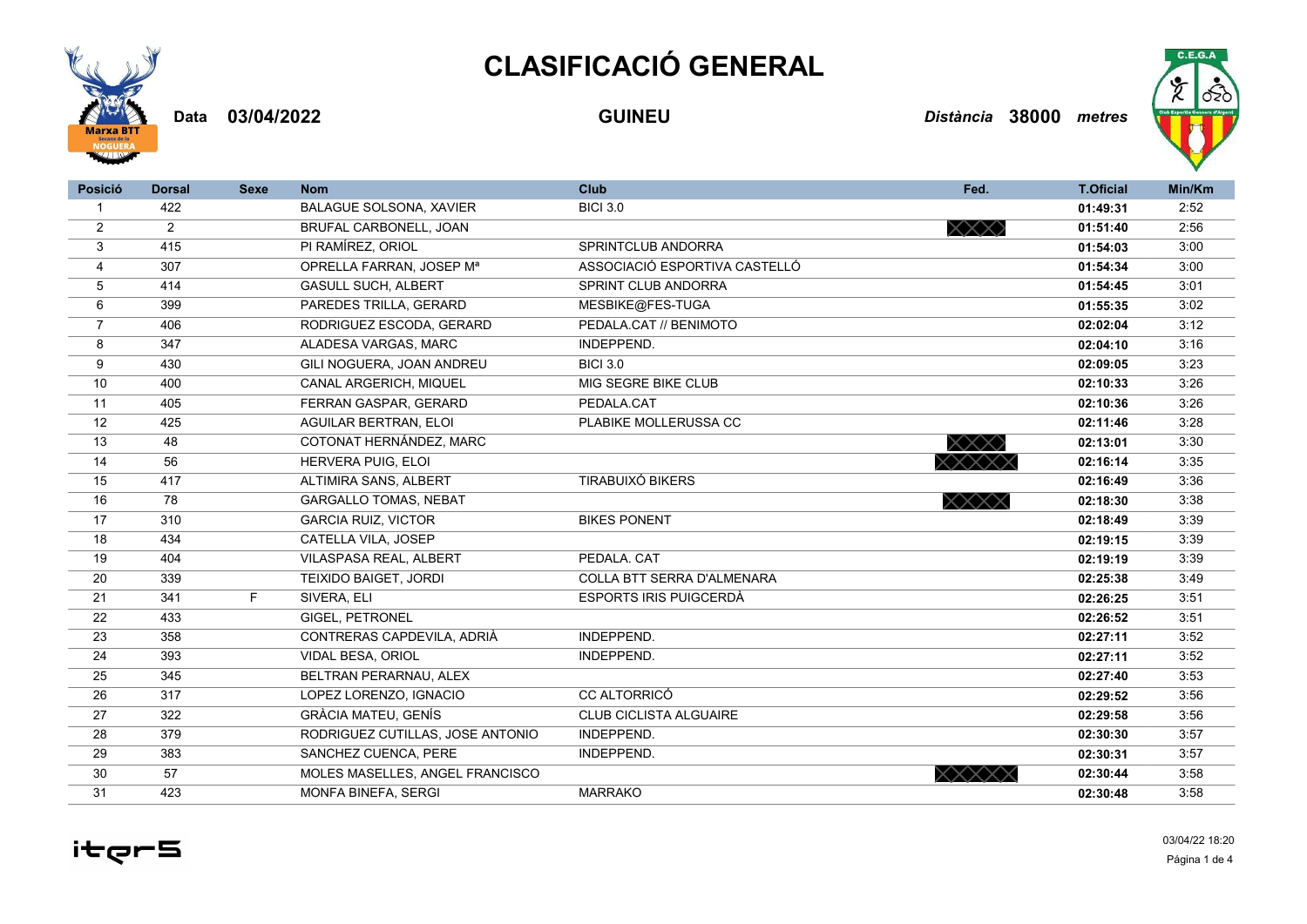| <b>Posició</b>  | <b>Dorsal</b> | <b>Sexe</b> | <b>Nom</b>                    | <b>Club</b>                           | Fed.  | <b>T.Oficial</b> | Min/Km |
|-----------------|---------------|-------------|-------------------------------|---------------------------------------|-------|------------------|--------|
| 32              | 311           |             | ROSELL, ROGER                 | <b>BIKING POINT CLUB CICLISTA</b>     |       | 02:31:48         | 3:59   |
| 33              | 420           |             | <b>ESTEBAN, TONI</b>          | <b>TRACK TEAM CCB</b>                 |       | 02:32:20         | 4:00   |
| 34              | 355           |             | CARALT ANGUERA, JORDI         | INDEPPEND.                            |       | 02:33:01         | 4:01   |
| 35              | 391           |             | <b>VERDÉS LLORENS, RAMON</b>  | INDEPPEND.                            |       | 02:33:49         | 4:02   |
| 36              | 407           |             | NINOT TRAUS, JOAN             | PENYA CICLISTA CERVERA                |       | 02:35:05         | 4:04   |
| 37              | 319           |             | COJOCARU, STEFAN              | <b>CC TERRES DE LLEIDA</b>            |       | 02:35:30         | 4:05   |
| 38              | 334           |             | TORA MARIN, JERONI            | CLUB ESPORTIU ROCKO ALMENAR           |       | 02:35:44         | 4:05   |
| 39              | 309           |             | ARIÑO FONT, JAVIER            | <b>BIKE ALTORRICÓ</b>                 |       | 02:37:40         | 4:08   |
| 40              | 402           |             | RAIGAL GISTAU, CARLOS         | MIG SEGRE BIKE CLUB                   |       | 02:37:40         | 4:08   |
| 41              | 351           |             | BOVER POL, LLORENÇ            | INDEPPEND.                            |       | 02:37:43         | 4:09   |
| 42              | 409           |             | MELET BO, ALBERT              | PLABIKE MOLLERUSSA CC                 |       | 02:38:22         | 4:10   |
| 43              | 416           |             | ACERET FARRE, ADRIÀ           | THE CYCLEBOX CREW                     |       | 02:38:22         | 4:10   |
| 44              | 350           |             | BORRÀS TRIBÓ, JORDI           | INDEPPEND.                            |       | 02:39:58         | 4:12   |
| 45              | 340           |             | <b>SELLART FARRE, JORDI</b>   | <b>CUDOS ARTESA DE SEGRE</b>          |       | 02:41:54         | 4:15   |
| 46              | 356           |             | <b>CASAS PORTOLES. HECTOR</b> | INDEPPEND.                            |       | 02:41:54         | 4:15   |
| 47              | 380           |             | RODRÍGUEZ GONZALO, ÓSCAR      | INDEPPEND.                            |       | 02:42:19         | 4:16   |
| 48              | 29            |             | MIRÓ SABATÉ, CARLOS           |                                       | XXXXX | 02:43:59         | 4:18   |
| 49              | 408           |             | <b>FABREGAT CAMPOS, NIL</b>   | PENYA CICLISTA MONTSIÀ                |       | 02:44:33         | 4:19   |
| 50              | 401           |             | PUJOL BALASCH, JOSEP Mª       | MIG SEGRE BIKE CLUB                   |       | 02:44:35         | 4:19   |
| 51              | 352           |             | <b>BRAVO FABREGAT, PAU</b>    | INDEPPEND.                            |       | 02:46:09         | 4:22   |
| 52              | 326           |             | BARÓ CORTIELLA, RAÜL          | <b>CLUB CICLISTA SERÒS</b>            |       | 02:46:21         | 4:22   |
| 53              | 308           |             | PARROT MAGRÍ, TONI            | ASSOCIACIÓ ESPORTIVA CASTELLÓ         |       | 02:46:56         | 4:23   |
| 54              | 394           |             | VIDAL SANJUAN, ELOI           | INDEPPEND.                            |       | 02:50:12         | 4:28   |
| 55              | 388           |             | <b>TEIXIDO BIETO, ALBERT</b>  | INDEPPEND.                            |       | 02:50:13         | 4:28   |
| $\overline{56}$ | 366           |             | LACOMA LATORRE, MARCOS        | INDEPPEND.                            |       | 02:51:03         | 4:30   |
| 57              | 424           |             | ALCANTARA GABRIEL, MANEL      | BTT SERRA ALMENARA                    |       | 02:57:37         | 4:40   |
| 58              | 373           |             | NOGUERO AGUSTI, ALBERT        | INDEPPEND.                            |       | 02:59:10         | 4:42   |
| 59              | 374           |             | NOGUERO AGUSTI, JAUME         | INDEPPEND.                            |       | 02:59:15         | 4:43   |
| 60              | 377           |             | RIPOLL BARBE, JOAN            | INDEPPEND.                            |       | 02:59:16         | 4:43   |
| 61              | 427           |             | CABRERA SALVIA, SANTY         | INDEPPEND.                            |       | 02:59:18         | 4:43   |
| 62              | 359           |             | CORTES CAMINS, MIQUEL ANGEL   | INDEPPEND.                            |       | 02:59:23         | 4:43   |
| 63              | 382           |             | SALLERAS OTO, JORGE           | INDEPPEND.                            |       | 03:00:46         | 4:45   |
| 64              | 336           |             | PIÑOL GUARDIOLA, ROGER        | <b>CLUB EXCURSIONISTA GARRIGUES A</b> |       | 03:00:46         | 4:45   |
| 65              | 320           |             | <b>BALP PIRO, GERARD</b>      | <b>CE BTT MIRALCAMP</b>               |       | 03:02:29         | 4:48   |
| 66              | 321           |             | MIQUEL FERNANDEZ, CARLES      | <b>CE BTT MIRALCAMP</b>               |       | 03:02:30         | 4:48   |
| 67              | 338           |             | ARENY MATEI, EDUARD           | COLLA BTT SERRA D'ALMENARA            |       | 03:03:01         | 4:48   |
| 68              | 333           |             | GANAU ABIZANDA, OSCAR         | CLUB ESPORTIU ROCKO ALMENAR           |       | 03:03:49         | 4:50   |
| 69              | 431           |             | PEREZ MORENO, JOSE            | <b>CC BALAGUER</b>                    |       | 03:09:09         | 4:58   |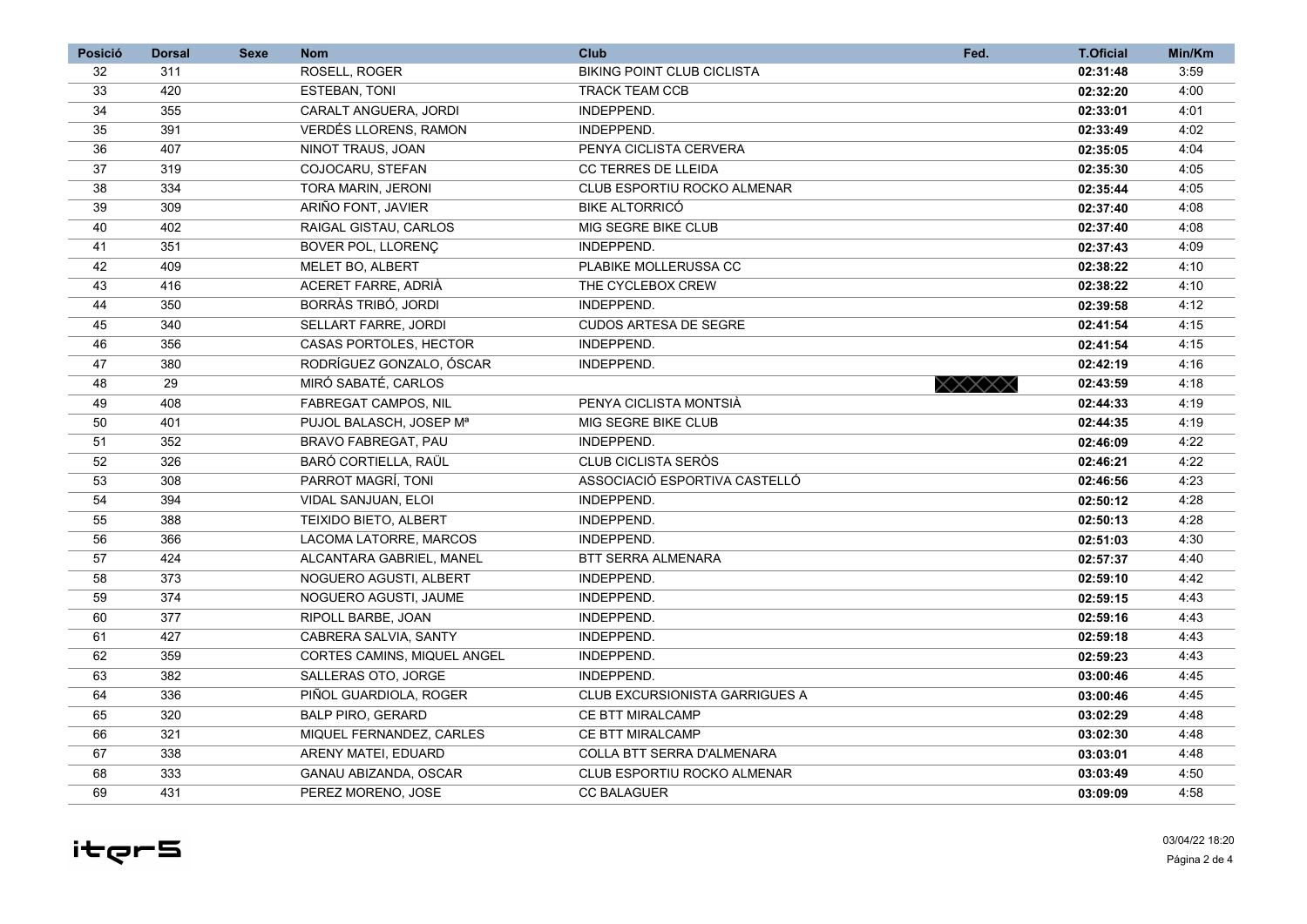| <b>Posició</b> | <b>Dorsal</b>  | <b>Sexe</b> | <b>Nom</b>                   | <b>Club</b>                           | Fed.                                      | <b>T.Oficial</b> | Min/Km |
|----------------|----------------|-------------|------------------------------|---------------------------------------|-------------------------------------------|------------------|--------|
| 70             | 375            |             | PELAY CABALLERO, SERGI       | INDEPPEND.                            |                                           | 03:14:18         | 5:06   |
| 71             | 385            |             | SOLSONA GODIA, ORIOL         | INDEPPEND.                            |                                           | 03:14:20         | 5:06   |
| 72             | 59             |             | SUMALLA GARCIA, ANTONI       | INDEPPEND.                            | XXXXX                                     | 03:14:31         | 5:07   |
| 73             | 346            |             | RAMÓN FALCÓ, IVAN            | <b>GTC</b>                            |                                           | 03:14:31         | 5:07   |
| 74             | 313            |             | <b>VALLS ALEMANY, ROGER</b>  | <b>BTT SERRA ALMENARA</b>             |                                           | 03:16:13         | 5:09   |
| 75             | 365            |             | GRAÏT BENDICHO, ADRIÀ        | INDEPPEND.                            |                                           | 03:16:13         | 5:09   |
| 76             | 301            |             | FERRER ROMEU, FERRAN         | CLUB ESPORTIU GESSERS D'ALGERR        |                                           | 03:16:13         | 5:09   |
| 77             | 302            |             | PALAU PALOMES. ALEX          | <b>CLUB ESPORTIU GESSERS D'ALGERR</b> |                                           | 03:19:09         | 5:14   |
| 78             | 344            |             | TORRERO GARCÍA, JUAN         | <b>GALLOS A L'HAST</b>                |                                           | 03:19:57         | 5:15   |
| 79             | 329            |             | FONT GIRONA, ADRIÀ           | CLUB CICLISTA TARRAGONA               |                                           | 03:19:58         | 5:15   |
| 80             | $\overline{4}$ |             | SERRAT MALLA, GUILLEM        | <b>CLUB ESPORTIU GESSERS D'ALGERR</b> | $\times \!\!\times \!\!\times \!\!\times$ | 03:19:58         | 5:15   |
| 81             | 327            |             | ESTRUGA DUPLÀ, SERGI         | CLUB CICLISTA SERÒS                   |                                           | 03:20:29         | 5:16   |
| 82             | 323            |             | MAENCH CANO, MARC            | <b>CLUB CICLISTA ALGUAIRE</b>         |                                           | 03:21:11         | 5:17   |
| 83             | 384            |             | SISÓ AGUILAR. PABLO          | INDEPPEND.                            |                                           | 03:21:51         | 5:18   |
| 84             | 328            |             | ROMERO IBARS, JOSEP          | CLUB CICLISTA SERÒS                   |                                           | 03:22:19         | 5:19   |
| 85             | 325            |             | ALBÀ TEIXIDÓ, JOSEP          | <b>CLUB CICLISTA SERÒS</b>            |                                           | 03:22:20         | 5:19   |
| 86             | 305            |             | <b>BORRAS BALDOMA, JORDI</b> | <b>ARRECULA</b>                       |                                           | 03:22:38         | 5:19   |
| 87             | 306            |             | <b>GREGORI SALSE, CARLOS</b> | <b>ARRECULA</b>                       |                                           | 03:22:38         | 5:19   |
| 88             | 330            |             | <b>VALLS MINGUET, SERGI</b>  | <b>CLUB CICLISTA TARTAREU - BIKER</b> |                                           | 03:25:19         | 5:24   |
| 89             | 412            |             | MIRET SISQUES, MARC          | <b>RELAX TT8</b>                      |                                           | 03:25:48         | 5:24   |
| 90             | 363            |             | <b>GARCIA GOMEZ, VICTOR</b>  | INDEPPEND.                            |                                           | 03:27:53         | 5:28   |
| 91             | 353            |             | BRAVO GONZALEZ, FAUSTINO     | INDEPPEND.                            |                                           | 03:28:30         | 5:29   |
| 92             | 403            |             | SANCHEZ FERNANDEZ, ALBERT    | ONETOONE / J2M                        |                                           | 03:29:26         | 5:30   |
| 93             | 368            | F.          | MARTÍN I TRULLOLS. NÚRIA     | INDEPPEND.                            |                                           | 03:29:26         | 5:30   |
| 94             | 372            |             | MONSERRAT COMPANYS, ORIOL    | INDEPPEND.                            |                                           | 03:32:00         | 5:34   |
| 95             | 419            |             | DONES CORTES, JOSEP RAMON    | <b>TORREGROSSA</b>                    |                                           | 03:32:07         | 5:34   |
| 96             | 411            |             | BATALLA BANYERS, SEBASTIA    | <b>RELAX TT8</b>                      |                                           | 03:37:23         | 5:43   |
| 97             | 360            | F.          | DARNÉ CANAL, ANNA            | INDEPPEND.                            |                                           | 03:38:41         | 5:45   |
| 98             | 369            |             | MARTIN MORENO, JOSEP         | INDEPPEND.                            |                                           | 03:44:36         | 5:54   |
| 99             | 421            |             | URIA VITERI. IGOR            | UCE MOLLERUSSA PLA D'URGELL           |                                           | 03:44:47         | 5:54   |
| 100            | 410            |             | PRIM LATORRE, ANTONIO        | PLABIKE MOLLERUSSA CC                 |                                           | 03:44:48         | 5:54   |
| 101            | 418            | F.          | ARAN GARCIA, MARTA           | <b>TIRABUIXÓ BIKERS</b>               |                                           | 03:45:25         | 5:55   |
| 102            | 429            |             | PEREZ GONZALEZ, GUILLEM      | E JUFRÉ VIC ETB                       |                                           | 04:00:21         | 6:19   |
| 103            | 397            | F           | GUTIÉRREZ PÉREZ, MARÍA       | JUFRÉ VIC-ETB                         |                                           | 04:00:21         | 6:19   |
| 104            | 315            | F.          | <b>BAGUDANCH PLA, NEUS</b>   | <b>CASSA BIKE</b>                     |                                           | 04:00:22         | 6:19   |
| 105            | 343            |             | CAPAFONS ESCANDELL, MARTÍ    | ETB VIC                               |                                           | 04:00:23         | 6:19   |
| 106            | 396            | F.          | GUTIÉRREZ PÉREZ, LUCÍA       | JUFRÉ VIC-ETB                         |                                           | 04:00:23         | 6:19   |
| 107            | 316            | F           | BAGUDANCH PLA, JOANA         | <b>CASSÀ BIKE</b>                     |                                           | 04:00:23         | 6:19   |